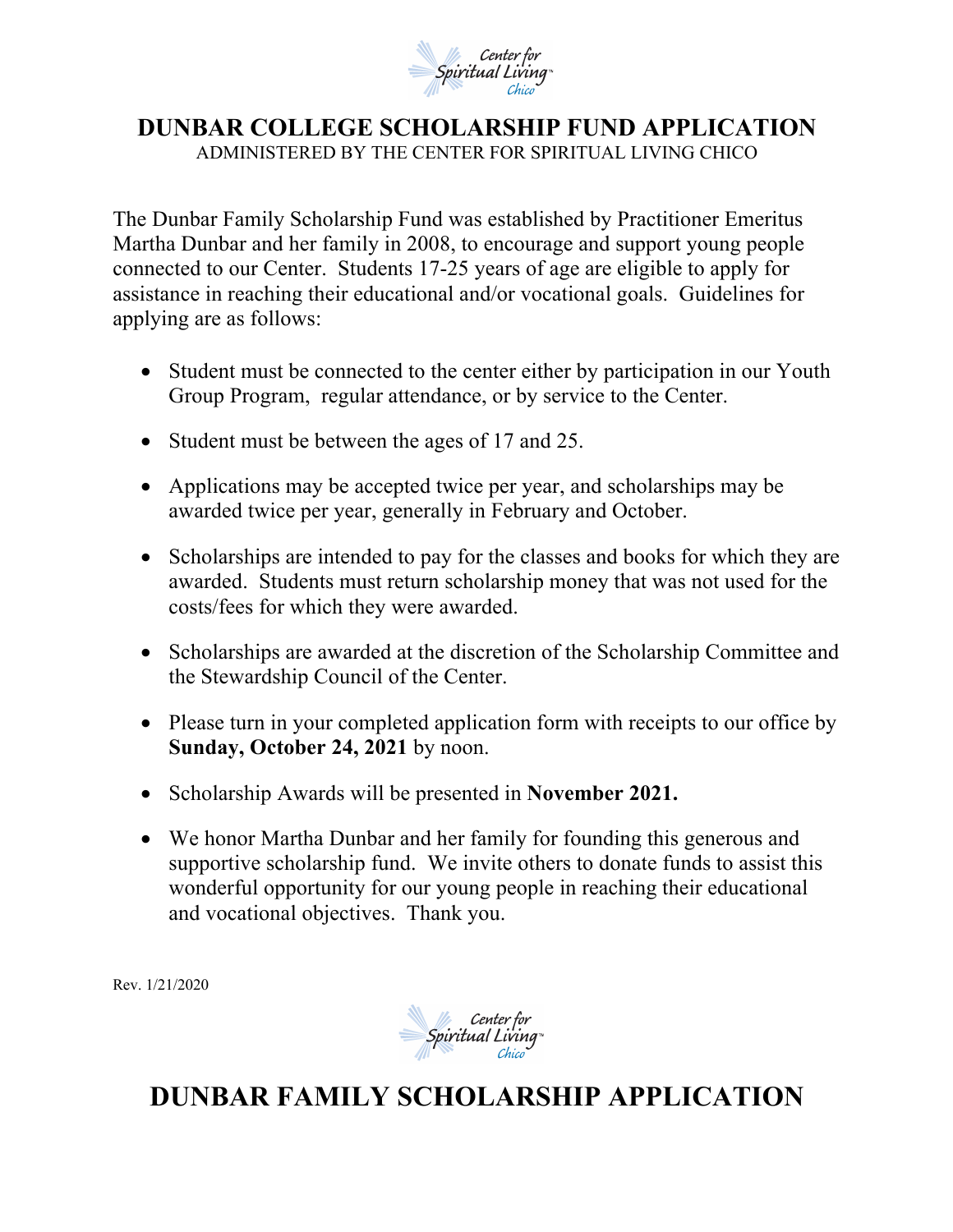|                                 | NAME                                                                                                                                                                                 |
|---------------------------------|--------------------------------------------------------------------------------------------------------------------------------------------------------------------------------------|
|                                 | AGE___________________________________DATE OF BIRTH______________________________                                                                                                    |
|                                 |                                                                                                                                                                                      |
|                                 | PHONE EMAIL EMAIL                                                                                                                                                                    |
| how you were involved)          | TIME SPENT IN YOUTH GROUP/SERVICE TO CSLCHICO (describe when and                                                                                                                     |
|                                 |                                                                                                                                                                                      |
|                                 | <u> 1989 - Johann Stoff, amerikan bestein besteht aus dem Frankrike besteht aus dem Frankrike besteht aus dem Fra</u><br><u> 1989 - Johann Stoff, amerikansk politiker (d. 1989)</u> |
|                                 |                                                                                                                                                                                      |
|                                 |                                                                                                                                                                                      |
|                                 |                                                                                                                                                                                      |
| COSTS/FEEs of tuition and books | (Please attach receipts or documentation of current semester)                                                                                                                        |
|                                 | Please tell us about your educational and vocational goals:                                                                                                                          |
|                                 |                                                                                                                                                                                      |
|                                 | - Center for<br>- Spiritual Living                                                                                                                                                   |
|                                 |                                                                                                                                                                                      |